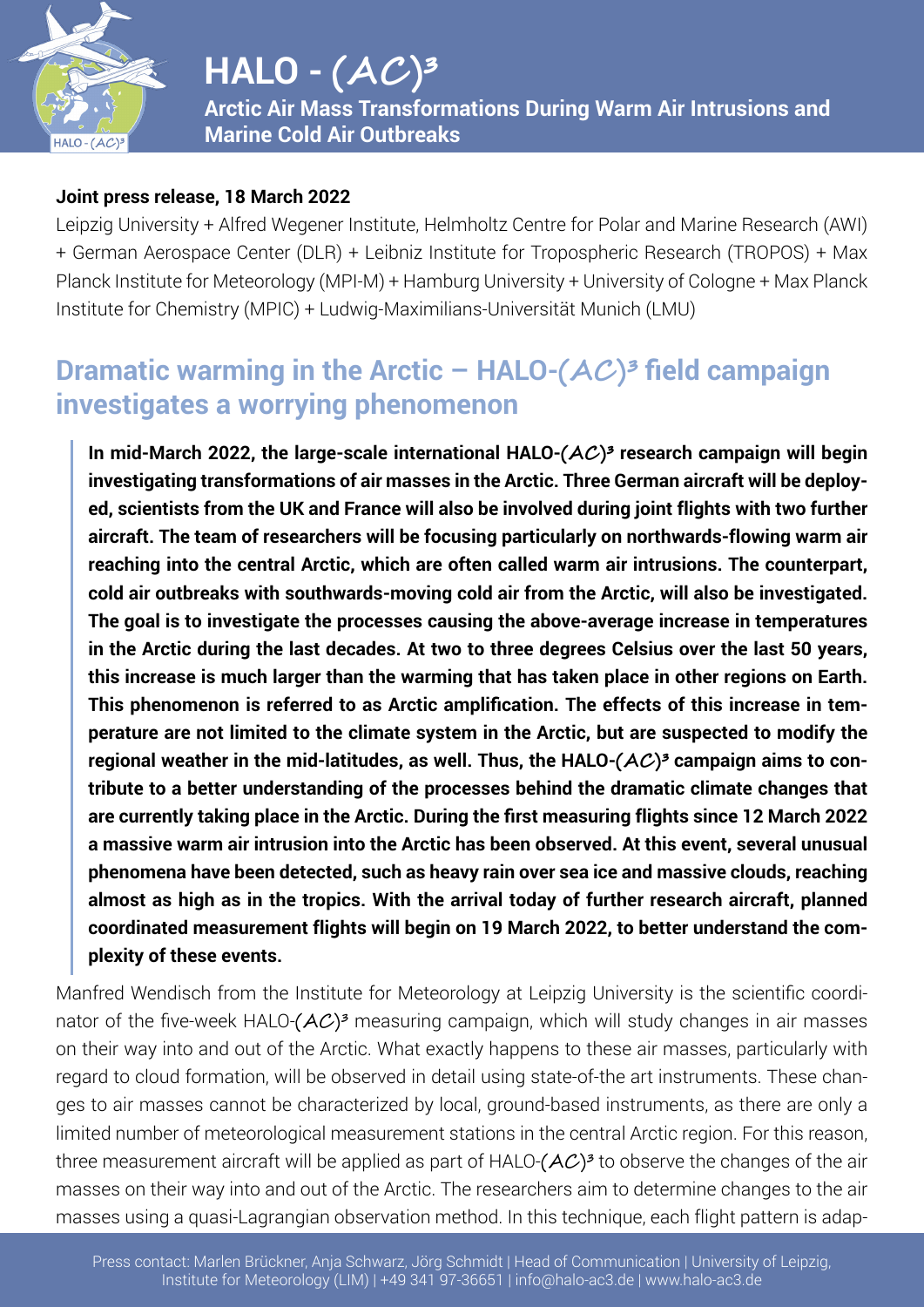

**Arctic Air Mass Transformations During Warm Air Intrusions and Marine Cold Air Outbreaks**

ted to the direction of movement of the relevant air mass, allowing changes to clouds, humidity, temperature and many other parameters to be measured directly. The data obtained in this way will be used to assess the accuracy of numerical weather forecasting models, which are necessary for predicting the future changes of the Arctic climate. Thus, the campaign will help to close an important gap in climate research knowledge, which was identified by the Intergovernmental Panel on Climate Change (IPCC) in the second part of its latest assessment report.

Manfred Wendisch summarises the goal of HALO- $(AC)^3$  as follows: "Predicting the future of the Arctic climate remains a challenge. We want to carry out an extensive flight campaign – HALO- $(AC)^3$ – that uses innovative observation methods to help reduce major uncertainties in the projection of future climate development in the Arctic."

# **Coordinated measuring flights with three research aircraft**

Three German research aircraft will be used to perform measurements for HALO- $(AC)^3$ . The first is HALO (High-Altitude and Long-Range Research Aircraft), a modern research aircraft operated by the German Aerospace Center (Deutsches Zentrum für Luft- und Raumfahrt; DLR). "HALO will operate at higher altitudes as a remote sensing platform, as it is capable of covering distances of up to 10,000 kilometres at altitudes of up to 15 kilometres," explains Andreas Minikin of the DLR Flight Experiments facility. Meanwhile, in tandem with HALO, the Polar 5 and Polar 6 aircraft will conduct detailed measurements of the air masses at lower altitudes. The two polar aircraft have been used in the Arctic for more than 10 years under the direction of the Alfred Wegener Institute, Helmholtz Centre for Polar and Marine Research (AWI). Covering distances of between 1500 and 2000 kilometres, they will complement HALO by conducting measurements at altitude ranges below six kilometres. Andreas Herber, an AWI researcher and the coordinator for Polar 5 and Polar 6, adds: "Although the polar aircraft have a shorter range, they have the major advantage of being able to fly 'low and slow', so they can capture snapshots of very specific processes taking place in, below and above clouds, and in the planetary boundary layer."

The aircraft are equipped with state-of-the-art instrumentation that can survey the entire atmosphere from the ground up to an altitude of 10 kilometres. The most important measurement parameters include cloud properties, temperature and humidity profiles, energy fluxes and the properties of aerosol particles and trace gases. Susanne Crewell, an atmospheric researcher at the University of Cologne, explains: "By coordinating the flight patterns of the three aircraft, we can track the air masses as they evolve in space and time. These measurements make it possible to take a closer look at the smallest cloud structures, all the way down to individual cloud particles, and to investigate the effect of Arctic sea ice on cloud properties. By combining various measurements, we will be able to obtain an almost complete picture of the air masses under investigation." Important tools for this are what are referred to as 'dropsondes', which are released from the aircraft and descend to the ground on small parachutes. As they descend through the atmosphere, they acquire measurements of temperature, air pressure and humidity.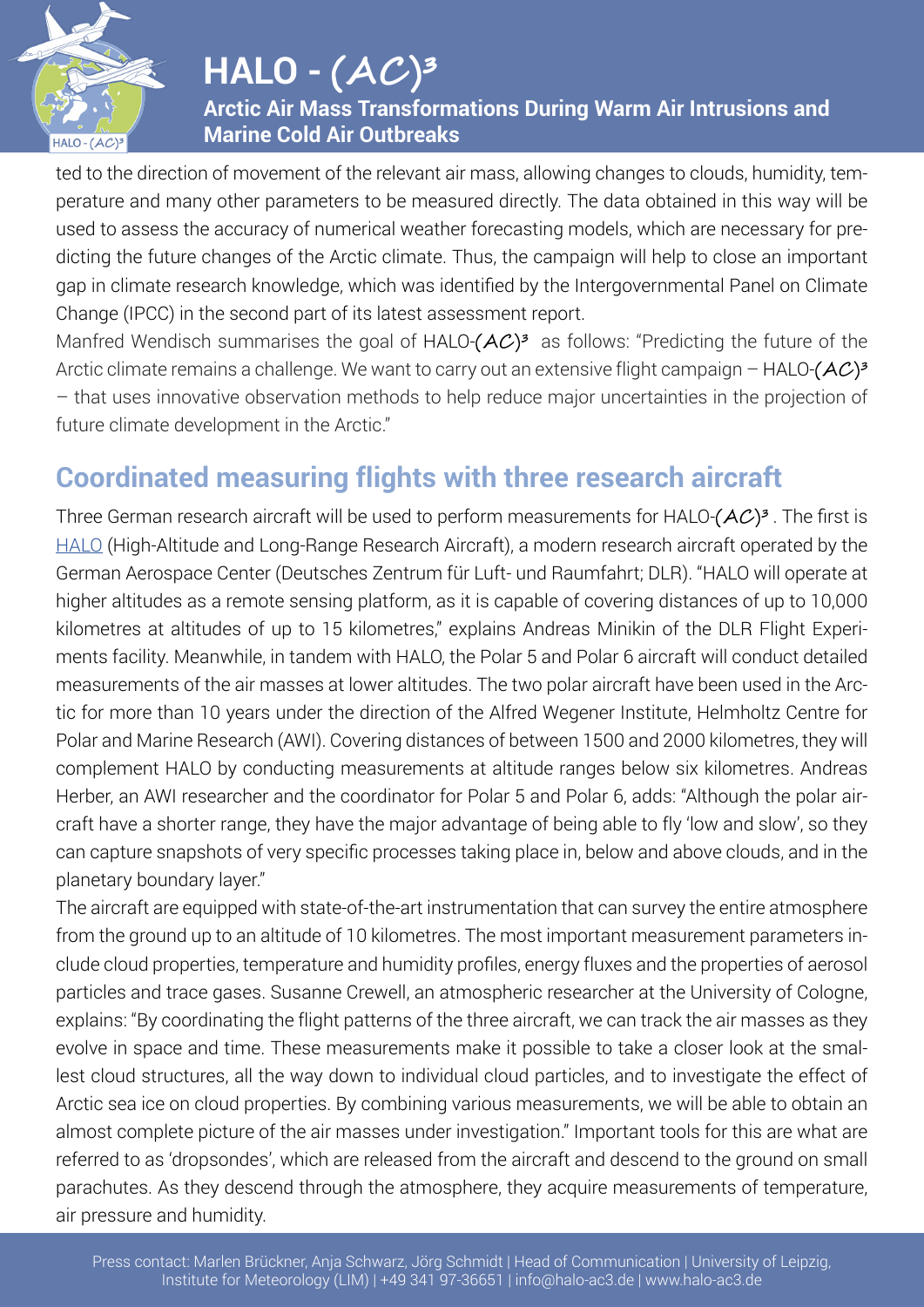

**Arctic Air Mass Transformations During Warm Air Intrusions and Marine Cold Air Outbreaks**

In parallel with the aircraft measurements, the Leibniz Institute for Tropospheric Research (TROPOS) and the Leipzig University will conduct profile measurements using a tethered balloon at the AWI-research station AWIPEV near Ny-Ålesund on Svalbard. In addition to meteorological measurements, small-scale exchange processes, radiation and aerosol parameters will also be examined from the ground up to a height of one kilometre. A first set of these measurements were collected in autumn 2021 during the transition to the polar night and will now be repeated at the transition to the polar day, to link ongoing ground measurements with aircraft measurements. The extensive data set acquired by the HALO- $(AC)^3$  campaign will be enhanced by measurements from ground-based remote sensing instruments at the AWIPEV research station, together with the latest satellite remote sensing methods and state-of-the-art numerical climate models.

### **When and where will measurements be conducted?**

The HALO research aircraft will be based in Kiruna, Sweden, from 11 March to 15 April 2022. The Polar 5 and Polar 6 polar aircraft will operate out of Longyearbyen, Svalbard, between 19 March and 13 April 2022. The aircraft measurements will focus on an area in the northern Arctic Ocean, in the Fram Strait, and around Svalbard (78 degrees north, 16 degrees east). Balloon measurements at the AWIPEV station are also planned over an additional period of approximately eight weeks between mid-March and mid-May 2022.

### **Who are the partners involved?**

HALO- $(AC)^3$  is a joint research campaign by Leipzig University, the Alfred Wegener Institute, Helmholtz Centre for Polar and Marine Research, the Leibniz Institute for Tropospheric Research, the Max Planck Institute for Meteorology and Chemistry, Ludwig-Maximilians-Universität Munich and the universities of Bremen, Hamburg, Cologne and Mainz, together with international partners. More than 100 scientists from 12 countries will take part in this research project. HALO- $(AC)^3$  combines the research on "Arctic Amplification" within the infrastructure priority program on the scientific use of HALO and the Transregional Collaborative Research Centre  $(AC)^3$  (ArctiC Amplification: Climate Relevant Atmospheric and SurfaCe Processes and Feedback Mechanisms). Both of these major projects are funded by the German Research Foundation (Deutsche Forschungsgemeinschaft; DFG).

## **Alarming observations from current HALO flights**

Since 12 March 2022, HALO already performed a series of very successful research flights from Kiruna over the Norwegian and the Greenland Sea as well as the Fram Strait to the North Pole. A massive warm air intrusion into the Arctic has been investigated and so far, several unusual phenomena have been observed during these flights, for example, heavy rain over sea ice. This might have serious implications on a possible early melting of the sea ice, and this in the mid of March. Furthermore, massive clouds have been observed, reaching almost as high as in the tropics. Surface temperatures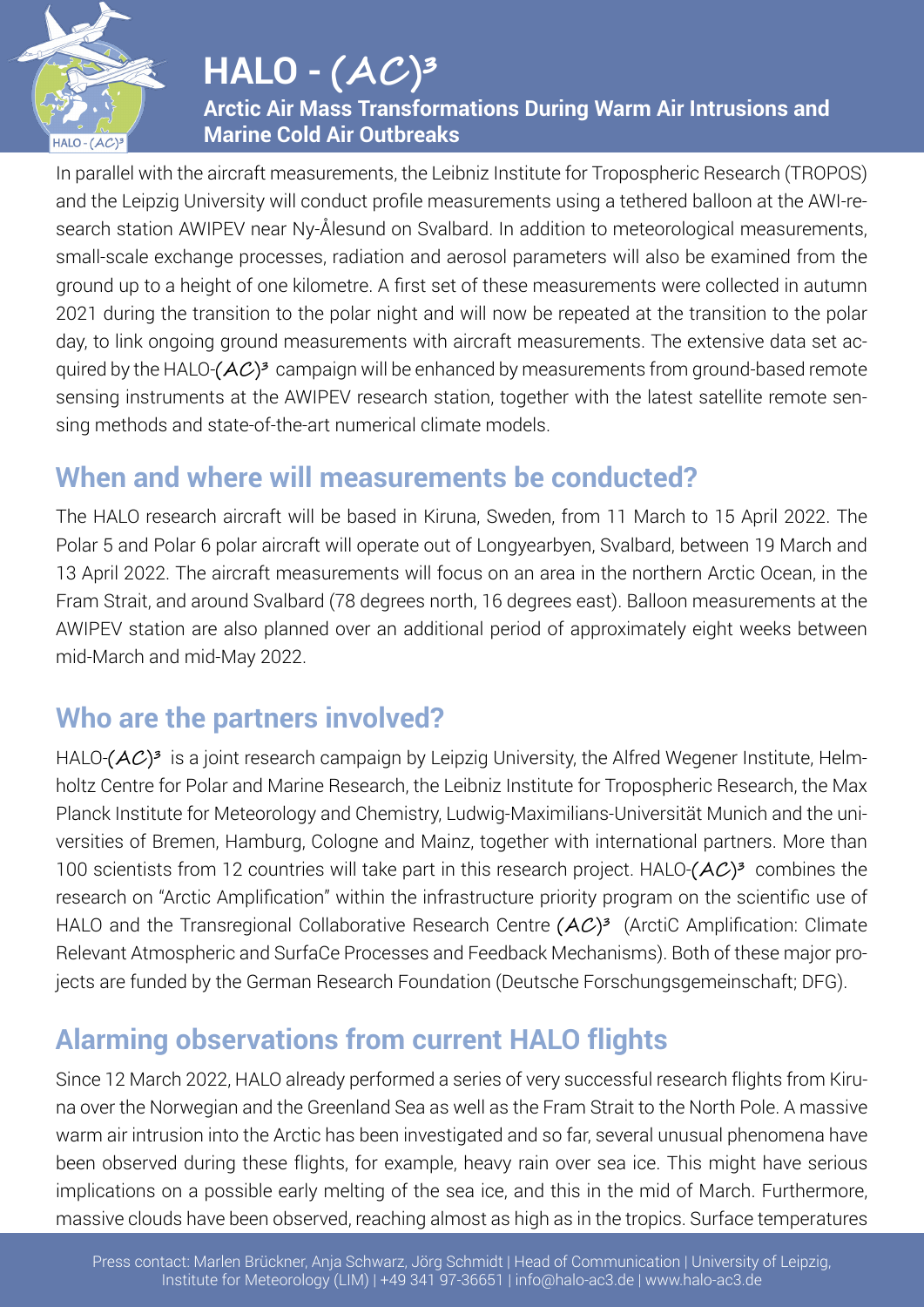

**Arctic Air Mass Transformations During Warm Air Intrusions and Marine Cold Air Outbreaks**

in the Fram Strait have been more than 20 degrees Celsius higher during the current flights than expected from the long-term records. It is not just the intensity of the currently observed warm air intrusion, but also the duration, which seems unusual. During Tuesday and Wednesday of this week further moisture transport into the Arctic has been observed, which is called "Atmospheric River", likely causing record precipitation and even more warming of the entire Arctic. There are indications from forecast products that the sea ice will be seriously disturbed by this massive warming event. The scientists on site are truly excited to witness further major events and hope to be able to follow them further on in the days to come. As the polar aircraft will arrive at Svalbard on 18 March 2022 coordinated measurement flights could then be all the more valuable to better understand the complexities of these events.

### **About HALO**

The High Altitude and Long Range (HALO) research aircraft is a joint initiative of German environmental and climate research institutions. HALO is supported by grants from the Federal Ministry of Education and Research (BMBF), the German Research Foundation (DFG), the Helmholtz Association of German Research Centres, the Max Planck Society (MPG), the Leibniz Association, the Free State of Bavaria, the Karlsruhe Institute of Technology (KIT), the Forschungszentrum Jülich and the German Aerospace Center (DLR).

## **About Polar 5 and Polar 6**

The Alfred Wegener Institute, Helmholtz Centre for Polar and Marine Research (AWI) conducts research in often inaccessible, ice-covered areas of the Arctic and Antarctic. Research aircraft are absolutely indispensable for carrying out such work. The two Basler BT-67 aircraft, Polar 5 and Polar 6, are specially equipped for flights in the extreme environmental conditions of the polar regions. The planes can take off and land on hard runways, unmade airstrips and snowbound surfaces, using a combined undercarriage fitted with both wheels and skis. De-icing systems, heating elements for the batteries and engines, and advanced navigation systems can even allow them to fly blind and perform landings in very difficult weather conditions and at temperatures as low as minus 54 degrees Celsius.